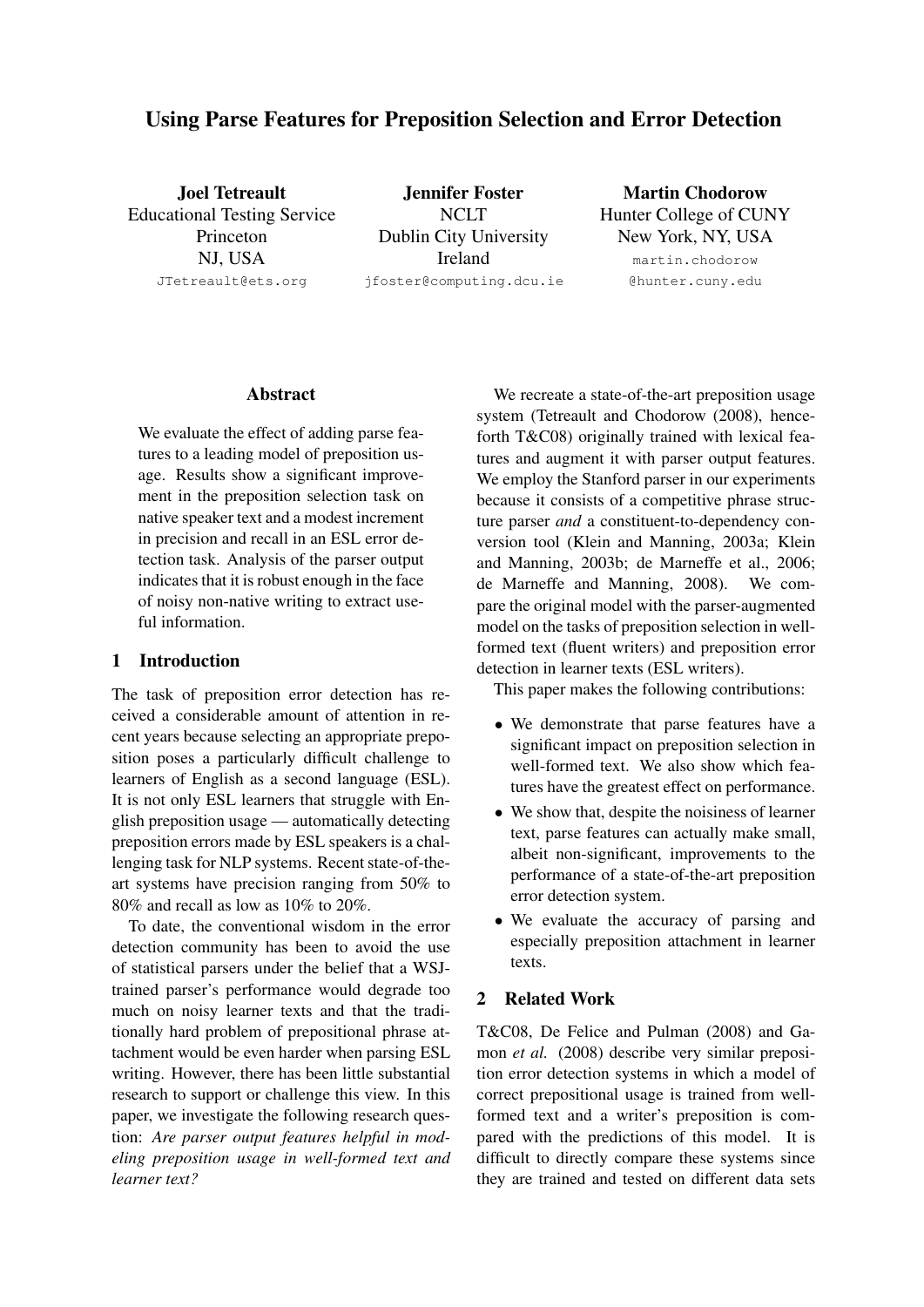but they achieve accuracy in a similar range. Of these systems, only the DAPPER system (De Felice and Pulman, 2008; De Felice and Pulman, 2009; De Felice, 2009) uses a parser, the C&C parser (Clark and Curran, 2007)), to determine the head and complement of the preposition. De Felice and Pulman (2009) remark that the parser tends to be misled more by spelling errors than by grammatical errors. The parser is fundamental to their system and they do not carry out a comparison of the use of a parser to determine the preposition's attachments versus the use of shallower techniques. T&C08, on the other hand, reject the use of a parser because of the difficulties they foresee in applying one to learner data. Hermet *et al.* (2008) make only limited use of the Xerox Incremental Parser in their preposition error detection system. They split the input sentence into the chunks before and after the preposition, and parse both chunks separately. Only very shallow analyses are extracted from the parser output because they do not trust the full analyses.

Lee and Knutsson (2008) show that knowledge of the PP attachment site helps in the task of preposition selection by comparing a classifier trained on lexical features (the verb before the preposition, the noun between the verb and the preposition, if any, and the noun after the preposition) to a classifier trained on attachment features which explicitly state whether the preposition is attached to the preceding noun or verb. They also argue that a parser which is capable of distinguishing between arguments and adjuncts is useful for generating the correct preposition.

## 3 Augmenting a Preposition Model with Parse Features

To test the effects of adding parse features to a model of preposition usage, we replicated the lexical and combination feature model used in T&C08, training on 2M events extracted from a corpus of news and high school level reading materials. Next, we added the parse features to this model to create a new model "+Parse". In 3.1 we describe the T&C08 system and features, and in 3.2 we describe the parser output features used to augment the model. We illustrate our features using the example phrase *many local groups around the country*. Fig. 1 shows the phrase structure tree and dependency triples returned by the Stanford parser for this phrase.

#### 3.1 Baseline System

The work of Chodorow *et al.* (2007) and T&C08 treat the tasks of preposition selection and error detection as a classification problem. That is, given the context around a preposition and a model of correct usage, a classifier determines which of the 34 prepositions covered by the model is most appropriate for the context. A model of correct preposition usage is constructed by training a Maximum Entropy classifier (Ratnaparkhi, 1998) on millions of preposition contexts from well-formed text.

A context is represented by 25 lexical features and 4 combination features:

Lexical Token and POS n-grams in a 2 word window around the preposition, plus the head verb in the preceding verb phrase (PV), the head noun in the preceding noun phrase (PN) and the head noun in the following noun phrase (FN) when available (Chodorow et al., 2007). Note that these are determined not through full syntactic parsing but rather through the use of a heuristic chunker. So, for the phrase *many local groups around the country*, examples of lexical features for the preposition *around* include: *FN* = *country*, *PN* = *groups*, *left-2-word-sequence* = *local-groups*, and *left-2-POS-sequence* = *JJ-NNS*.

Combination T&C08 expand on the lexical feature set by combining the PV, PN and FN features, resulting in features such as PN-FN and PV-PN-FN. POS and token versions of these features are employed. The intuition behind creating combination features is that the Maximum Entropy classifier does not automatically model the interactions between individual features. An example of the *PN-FN* feature is *groups-country*.

## 3.2 Parse Features

To augment the above model we experimented with 14 features divided among five main classes. Table 1 shows the features and their values for our *around* example. The Preposition Head and Complement feature represents the two basic attachment relations of the preposition, i.e. its head (what it is attached to) and its complement (what is attached to it). Relation specifies the relation between the head and complement. The Preposition Head and Complement Combined features are similar to the T&C08 Combination features except that they are extracted from parser output.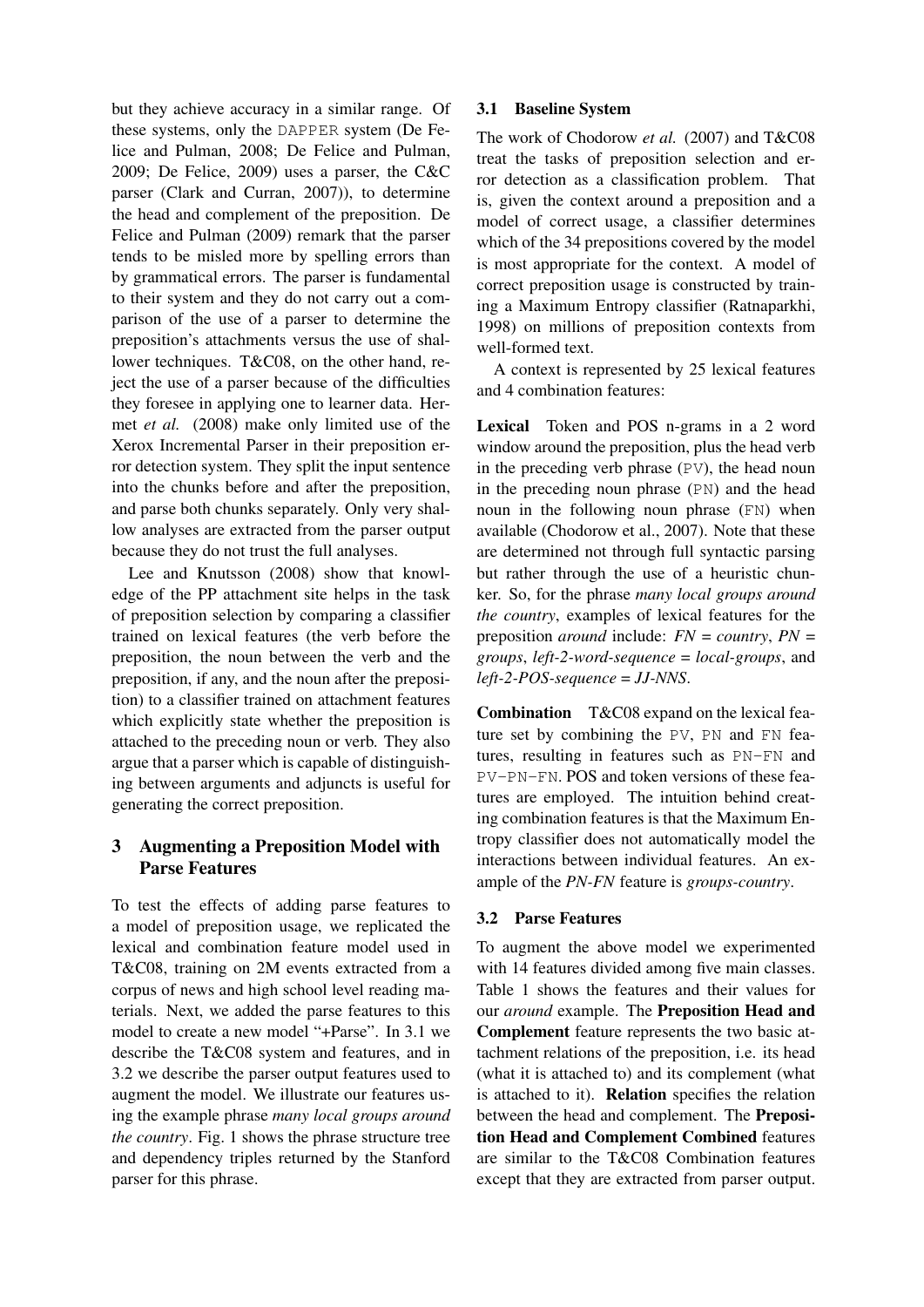

Figure 1: Phrase structure tree and dependency triples produced by the Stanford parser for the phrase *many local groups around the country*

| <b>Prep. Head &amp; Complement</b>               |  |  |  |
|--------------------------------------------------|--|--|--|
| 1. head of the preposition: groups               |  |  |  |
| 2. POS of the head: NNS                          |  |  |  |
| 3. complement of the preposition: <i>country</i> |  |  |  |
| 4. POS of the complement: NN                     |  |  |  |
| <b>Prep. Head &amp; Complement Relation</b>      |  |  |  |
| 5. Prep-Head relation name: prep                 |  |  |  |
| 6. Prep-Comp relation name: pobj                 |  |  |  |
| Prep. Head & Complement Combined                 |  |  |  |
| 7. Head-Complement tokens: groups-country        |  |  |  |
| 8. Head-Complement tags: NNS-NN                  |  |  |  |
| Prep. Head & Complement Mixed                    |  |  |  |
| 9. Head Tag and Comp Token: NNS-country          |  |  |  |
| 10. Head Token and Comp Tag: groups-NN           |  |  |  |
| <b>Phrase Structure</b>                          |  |  |  |
| 11. Preposition Parent: PP                       |  |  |  |
| 12. Preposition Grandparent: NP                  |  |  |  |
| 13. Left context of preposition parent: NP       |  |  |  |
| 14. Right context of preposition parent: -       |  |  |  |



| Model                       | <b>Accuracy</b> |
|-----------------------------|-----------------|
| combination only            | 35.2            |
| parse only                  | 60.6            |
| combination+parse           | 61.9            |
| lexical only                | 64.4            |
| combination+lexical (T&C08) | 65.2            |
| lexical+parse               | 68.1            |
| all features (+Parse)       | 68.5            |

Table 2: Accuracy on preposition selection task for various feature combinations

The Preposition Head and Complement Mixed features are created by taking the first feature in the previous set and backing-off either the head or the complement to its POS tag. This mix of tags and tokens in a word-word dependency has proven to be an effective feature in sentiment analysis (Joshi and Penstein-Rosé, 2009). All the features described so far are extracted from the set of dependency triples output by the Stanford parser. The final set of features (Phrase Structure), however, is extracted directly from the phrase structure trees themselves.

## 4 Evaluation

In Section 4.1, we compare the T&C08 and +Parse models on the task of preposition selection on well-formed texts written by native speakers. For every preposition in the test set, we compare the system's top preposition for that context to the writer's preposition, and report accuracy rates. In Section 4.2, we evaluate the two models on ESL data. The task here is slightly different - if the most likely preposition according to the model differs from the likelihood of the writer's preposition by a certain threshold amount, a preposition error is flagged.

#### 4.1 Native Speaker Test Data

Our test set consists of 259K preposition events from the same source as the original training data. The T&C08 model performs at 65.2% and when the parse features are added, the +Parse model improves performance by more than  $3\%$  to  $68.5\%$ .<sup>1</sup> The improvement is statistically significant.

<sup>&</sup>lt;sup>1</sup>Prior research has shown preposition selection performance accuracy ranging from  $65\%$  to nearly 80%. The differences are largely due to different test sets and also training sizes. Given the time required to train large models, we report here experiments with a relatively small model.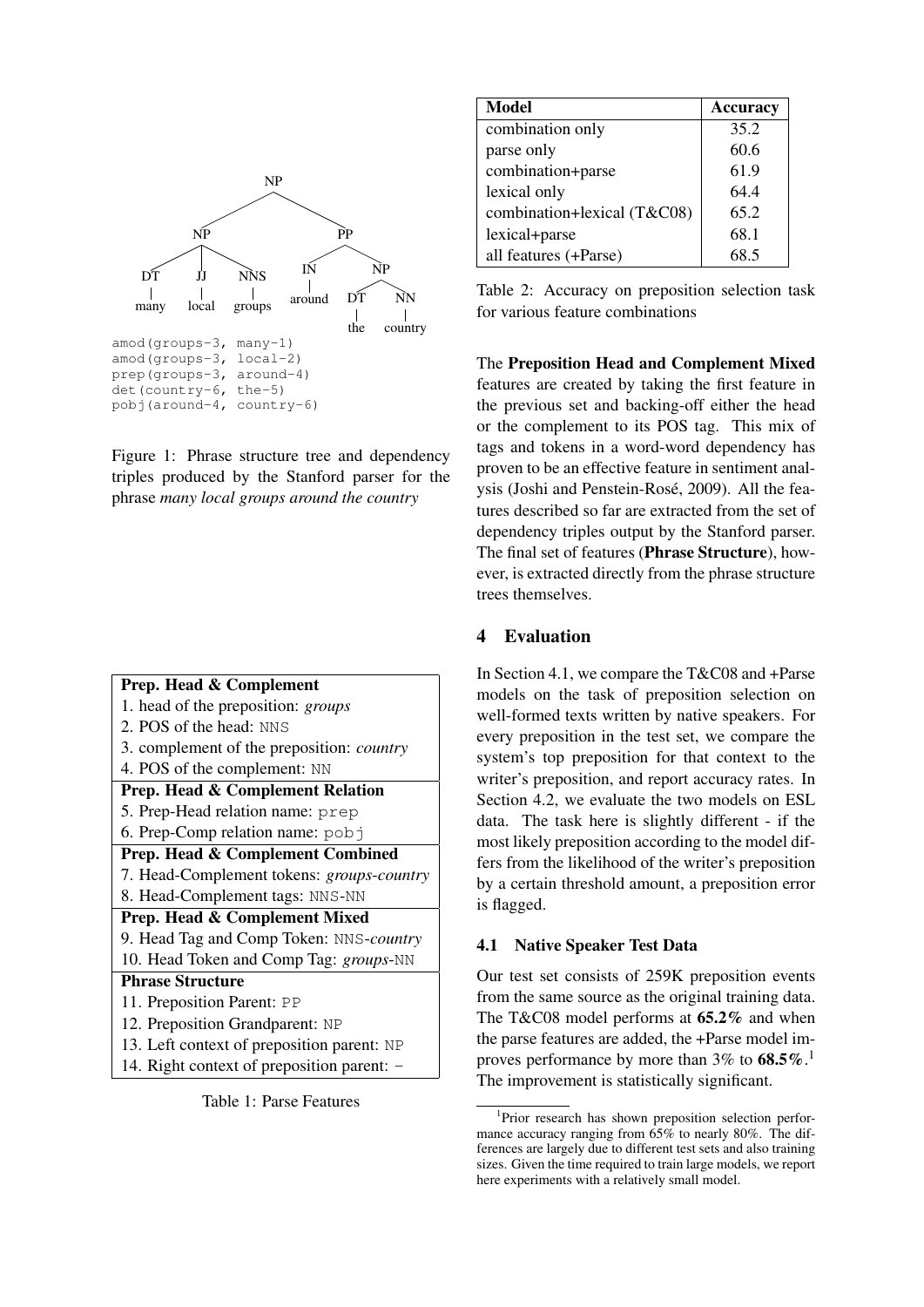| <b>Model</b>           | Accuracy |
|------------------------|----------|
| <b>T&amp;C08</b>       | 65.2     |
| +Phrase Structure Only | 67.1     |
| +Dependency Only       | 68.2     |
| +Parse                 | 68.5     |
| +head-tag+comp-tag     | 66.9     |
| +left                  | 66.8     |
| +grandparent           | 66.6     |
| +head-token+comp-tag   | 66.6     |
| +head-tag              | 66.5     |
| $+$ head-token         | 66.4     |
| +head-tag+comp-token   | 66.1     |

Table 3: Which parse features are important? Feature Addition Experiment

Table 2 shows the effect of various feature class combinations on prediction accuracy. The results are clear: a significant performance improvement is obtained on the preposition selection task when features from parser output are added. The two best models in Table 2 contain parse features. The table also shows that the non-parser-based feature classes are not entirely subsumed by the parse features but rather provide, to varying degrees, complementary information.

Having established the effectiveness of parse features, we investigate which parse feature classes contribute the most. To test each contribution, we perform a feature addition experiment, separately adding features to the T&C08 model (see Table 3). We make three observations. First, while there is overlapping information between the dependency features and the phrase structure features, the phrase structure features *are* making a contribution. This is interesting because it suggests that a pure dependency parser might be less useful than a parser which explicitly produces both constituent and dependency information. Second, using a parser to identify the preposition head seems to be more useful than using it to identify the preposition complement.<sup>2</sup> Finally, as was the case for the T&C08 features, the combination parse features are also important (particularly the tag-tag or tag/token pairs).

#### 4.2 ESL Test Data

Our test data consists of 5,183 preposition events extracted from a set of essays written by non-

| Method           | Precision | Recall |
|------------------|-----------|--------|
| <b>T&amp;C08</b> | 0.461     | 0.215  |
| +Parse           | 0.486     | 0.225  |

Table 4: ESL Error Detection Results

native speakers for the Test of English as a Foreign Language (TOEFL $(R)$ ). The prepositions were judged by two trained annotators and checked by the authors using the preposition annotation scheme described in Tetreault and Chodorow (2008b). 4,881 of the prepositions were judged to be correct and the remaining 302 were judged to be incorrect.

The writer's preposition is flagged as an error by the system if its likelihood according to the model satisfied a set of criteria (e.g., the difference between the probability of the system's choice and the writer's preposition is 0.8 or higher). Unlike the selection task where we use accuracy as the metric, we use precision and recall with respect to error detection. To date, performance figures that have been reported in the literature have been quite low, reflecting the difficulty of the task. Table 4 shows the performance figures for the T&C08 and +Parse models. Both precision and recall are higher for the +Parse model, however, given the low number of errors in our annotated test set, the difference is not statistically significant.

#### 5 Parser Accuracy on ESL Data

To evaluate parser performance on ESL data, we manually inspected the phrase structure trees and dependency graphs produced by the Stanford parser for 210 ESL sentences, split into 3 groups: the sentences in the first group are fluent and contain no obvious grammatical errors, those in the second contain at least one preposition error and the sentences in the third are clearly ungrammatical with a variety of error types. For each preposition we note whether the parser was successful in determining its head and complement. The results for the three groups are shown in Table 5. The figures in the first row are for correct prepositions and those in the second are for incorrect ones.

The parser tends to do a better job of determining the preposition's complement than its head which is not surprising given the well-known problem of PP attachment ambiguity. Given the preposition, the preceding noun, the preceding

 $^{2}$ De Felice (2009) observes the same for the DAPPER system.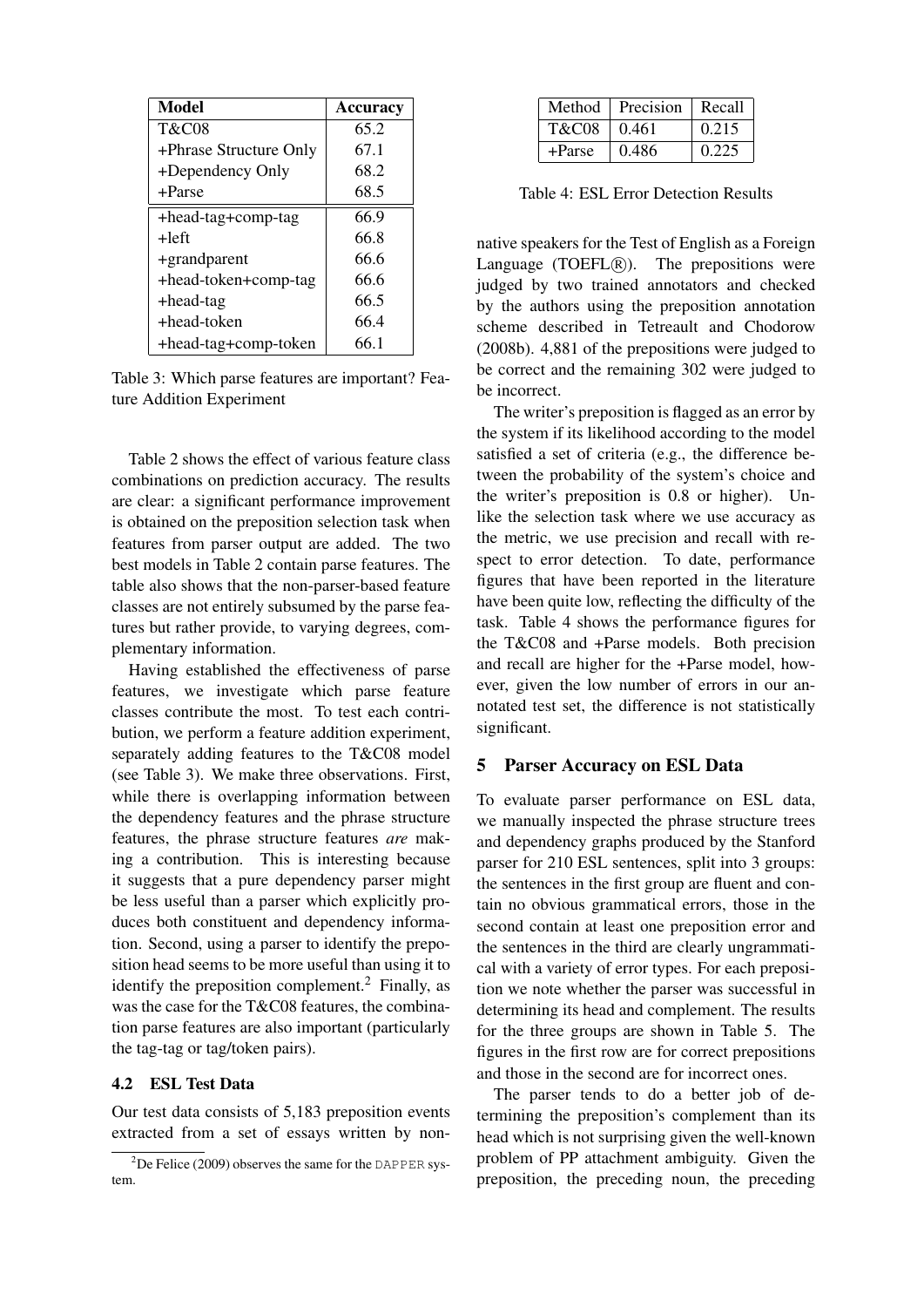|                | OК                       |                  |  |
|----------------|--------------------------|------------------|--|
|                | Head                     | Comp             |  |
| Prep Correct   | 86.7% (104/120)          | 95.0% (114/120)  |  |
| Prep Incorrect |                          |                  |  |
|                | <b>Preposition Error</b> |                  |  |
|                | Head                     | Comp             |  |
| Prep Correct   | 89.0% (65/73)            | $97.3\%$ (71/73) |  |
| Prep Incorrect | 87.1% (54/62)            | 96.8% (60/62)    |  |
|                | <b>Ungrammatical</b>     |                  |  |
|                | Head                     | Comp             |  |
| Prep Correct   | 87.8% (115/131)          | 89.3% (117/131)  |  |
| Prep Incorrect | 70.8% (17/24)            | 87.5% (21/24)    |  |

Table 5: Parser Accuracy on Prepositions in a Sample of ESL Sentences

verb and the following noun, Collins (1999) reports an accuracy rate of 84.5% for a PP attachment classifier. When confronted with the same information, the accuracy of three trained annotators is 88.2%. Assuming 88.2% as an approximate PP-attachment upper bound, the Stanford parser appears to be doing a good job. Comparing the results over the three sentence groups, its ability to identify the preposition's head is quite robust to grammatical noise.

Preposition errors in isolation do not tend to mislead the parser: in the second group which contains sentences which are largely fluent apart from preposition errors, there is little difference between the parser's accuracy on the correctly used prepositions and the incorrectly used ones. Examples are

```
(S (NP I)
    (VP had
         (NP (NP a trip)
              (PP for (NP Italy))
        )
   )
\lambda
```
in which the erroneous preposition *for* is correctly attached to the noun *trip*, and

```
(S (NP A scientist)
   (VP devotes
       (NP (NP his prime part)
            (PP of (NP his life))
       )
       (PP in (NP research))
   )
)
```
in which the erroneous preposition *in* is correctly attached to the verb *devotes*.

## 6 Conclusion

We have shown that the use of a parser can boost the accuracy of a preposition selection model tested on well-formed text. In the error detection task, the improvement is less marked. Nevertheless, examination of parser output shows the parse features can be extracted reliably from ESL data.

For our immediate future work, we plan to carry out the ESL evaluation on a larger test set to better gauge the usefulness of a parser in this context, to carry out a detailed error analysis to understand why certain parse features are effective and to explore a larger set of features.

In the longer term, we hope to compare different types of parsers in both the preposition selection and error detection tasks, i.e. a task-based parser evaluation in the spirit of that carried out by Miyao *et al.* (2008) on the task of protein pair interaction extraction. We would like to further investigate the role of parsing in error detection by looking at other error types and other text types, e.g. machine translation output.

## Acknowledgments

We would like to thank Rachele De Felice and the reviewers for their very helpful comments.

#### **References**

- Martin Chodorow, Joel Tetreault, and Na-Rae Han. 2007. Detection of grammatical errors involving prepositions. In *Proceedings of the 4th ACL-SIGSEM Workshop on Prepositions*, Prague, Czech Republic, June.
- Stephen Clark and James R. Curran. 2007. Widecoverage efficient statistical parsing with CCG and log-linear models. *Computational Linguistics*, 33(4):493–552.
- Michael Collins. 1999. *Head-driven Statistical Models for Natural Language Parsing*. Ph.D. thesis, University of Pennsylvania.
- Rachele De Felice and Stephen G. Pulman. 2008. A classifier-based approach to preposition and determiner error correction in L2 english. In *Proceedings of the 22nd COLING*, Manchester, United Kingdom.
- Rachele De Felice and Stephen Pulman. 2009. Automatic detection of preposition errors in learning writing. *CALICO Journal*, 26(3):512–528.
- Rachele De Felice. 2009. *Automatic Error Detection in Non-native English*. Ph.D. thesis, Oxford University.